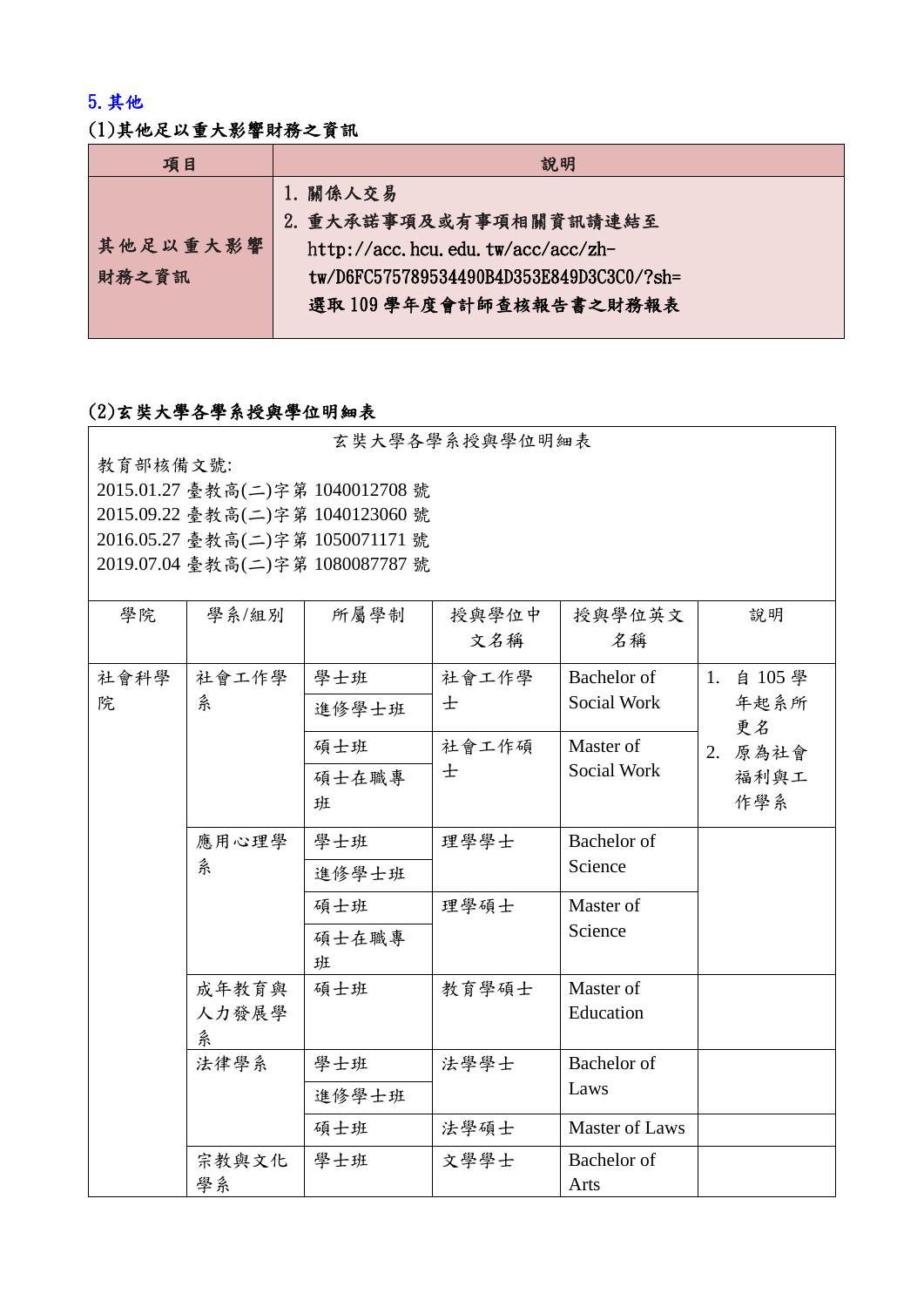|                   |               | 碩士班               | 文學碩士        | <b>Master of Arts</b>                            |                                                                                                              |
|-------------------|---------------|-------------------|-------------|--------------------------------------------------|--------------------------------------------------------------------------------------------------------------|
|                   |               | 碩士在職專             |             |                                                  |                                                                                                              |
|                   |               | 班                 |             |                                                  |                                                                                                              |
|                   | 中國語文學         | 碩士班               | 文學碩士        | <b>Master of Arts</b>                            |                                                                                                              |
|                   | 糸             | 博士班               | 文學博士        | Doctor of                                        |                                                                                                              |
|                   |               |                   |             | Philosophy                                       |                                                                                                              |
|                   | 生命禮儀學<br>位學程  | 進修學士班             | 文學學士        | Bachelor of<br>Arts                              |                                                                                                              |
| 國際餐旅<br>暨管理學<br>院 | 企業管理學<br>糸    | 學士班<br>進修學士班      | 管理學學士       | Bachelor of<br><b>Business</b><br>Administration | 原學籍分組<br>「經營管理<br>組」、「觀光行<br>銷組」、「財富<br>管理組」,自<br>105 學年起分<br>組整併<br>原學籍分組<br>「經營管理<br>組」、「觀光行<br>銷組」, 自 104 |
|                   |               |                   |             |                                                  | 學年起分組整<br>併                                                                                                  |
|                   |               | 碩士班<br>碩士在職專<br>班 | 管理學碩士       | Master of<br><b>Business</b><br>Administration   |                                                                                                              |
|                   | 資訊管理學         | 學士班               | 資訊管理學       | Bachelor of                                      |                                                                                                              |
|                   | 糸             | 進修學士班             | 學士          | Information<br>Management                        |                                                                                                              |
|                   |               | 碩士班               | 資訊管理學<br>碩士 | Master of<br>Information<br>Management           |                                                                                                              |
|                   | 餐旅管理學<br>糸    | 學士班<br>進修學士班      | 管理學學士       | Bachelor of<br><b>Business</b><br>Administration | 原學籍分組<br>「旅館管理<br>組」、「餐飲管<br>理組」,自 105<br>學年起分組整<br>併                                                        |
|                   | 應用外語學         | 學士班               | 管理學學士       | <b>Bachelor</b> of                               | 應用外語學系                                                                                                       |
|                   | 系英文組          | 進修學士班             |             | <b>Business</b><br>Administration                | 107年6月(含)<br>授與「管理學                                                                                          |
|                   | 應用外語學<br>系日文組 | 進修學士班             | 管理學學士       | Bachelor of<br><b>Business</b><br>Administration | 學士」,107年2<br>月(含)以前畢<br>業者授與「文                                                                               |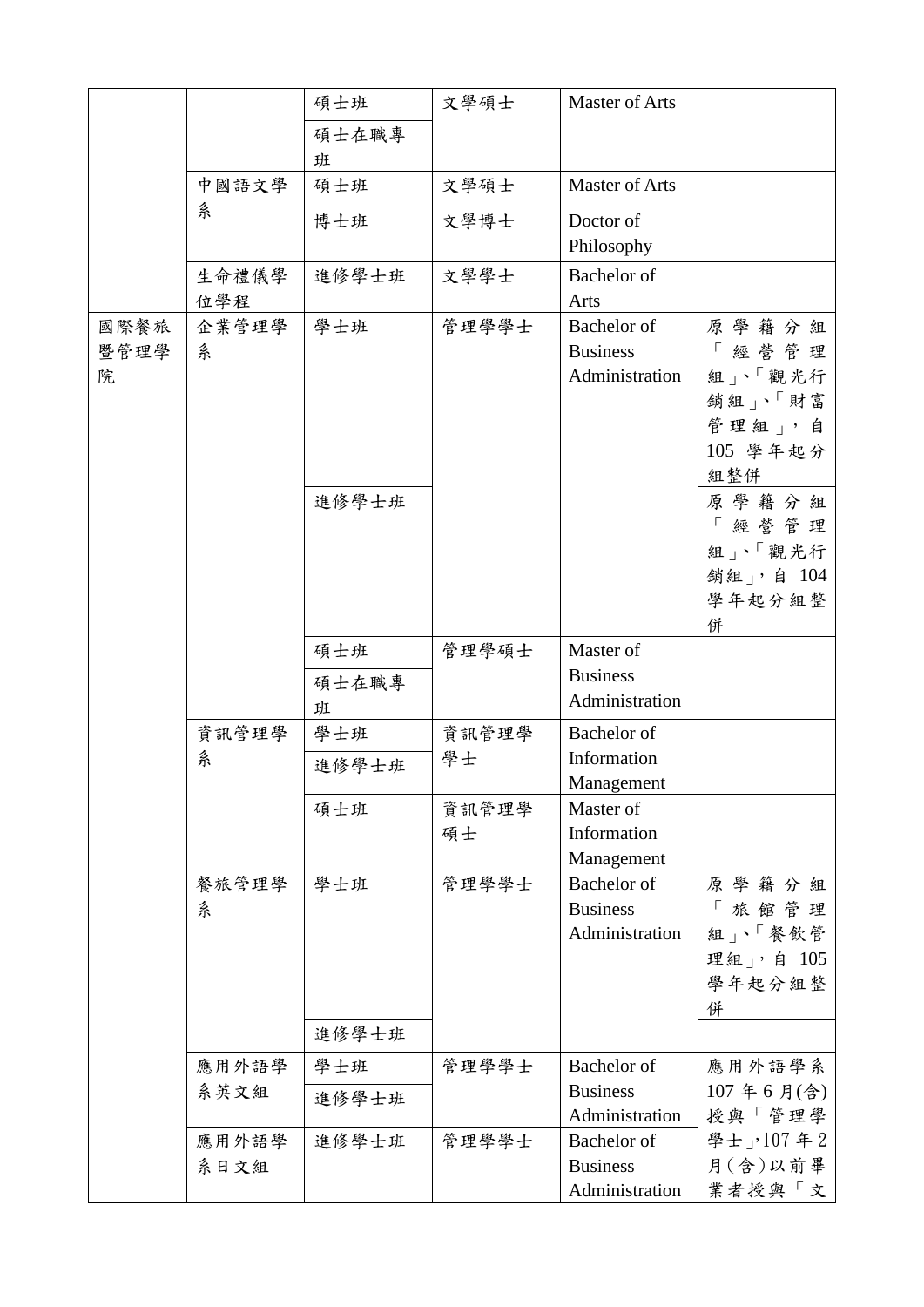|            |                       |       |       |                                        | 學學士」                                                       |
|------------|-----------------------|-------|-------|----------------------------------------|------------------------------------------------------------|
|            |                       |       |       |                                        |                                                            |
|            |                       |       |       |                                        |                                                            |
|            | 應用日語學                 | 學士班   | 文學學士  | Bachelor of                            | 108 學年度新                                                   |
|            | 糸                     |       |       | Arts                                   | 設                                                          |
|            | 應用外語學<br>糸            | 碩士班   | 文學碩士  | Master of Arts                         |                                                            |
| 傳播學院       | 傳播學院                  | 碩士班   | 文學碩士  | Master of Arts                         | 105 學年新設                                                   |
|            | 大眾傳播學                 | 學士班   | 文學學士  | Bachelor of                            |                                                            |
|            | 糸                     | 進修學士班 |       | Arts                                   |                                                            |
|            |                       | 碩士班   | 文學碩士  | Master of Arts                         |                                                            |
|            | 廣播與電視<br>新聞學系         | 學士班   | 文學學士  | Bachelor of<br>Arts                    | 原學籍分組<br>「數位內容製<br>播組」、「圖書<br>資訊管理組」,<br>自 105 學年起<br>分組整併 |
|            | 影劇藝術學<br>糸            | 學士班   | 藝術學學士 | Bachelor of<br>Fine Arts               |                                                            |
|            | 傳播學院原                 | 學士班   | 文學學士  | Bachelor of                            |                                                            |
|            | 住民專班                  |       |       | Arts                                   |                                                            |
| 藝術設計<br>學院 | 藝術設計學<br>院            | 碩士班   | 藝術學碩士 | Master of Fine<br>Arts                 | 105 學年度新<br>設,原「設計<br>學院」108學<br>年度更名為<br>「藝術設計學<br>院碩士班」  |
|            | 藝術設計學                 | 學士班   | 藝術設計學 | Bachelor of                            | 108 學年度新                                                   |
|            | 院                     |       | 學士    | <b>Fine Arts</b>                       | 設                                                          |
|            | 視覺傳達設<br>計學系廣告<br>設計組 | 學士班   | 藝術學學士 | Bachelor of<br><b>Fine Arts</b>        |                                                            |
|            | 視覺傳達設<br>計學系數位<br>媒體組 | 學士班   | 藝術學學士 | Bachelor of<br><b>Fine Arts</b>        |                                                            |
|            | 視覺傳達設                 | 學士班   | 藝術學學士 | Bachelor of                            |                                                            |
|            | 計學系                   | 進修學士班 |       | <b>Fine Arts</b>                       |                                                            |
|            |                       | 碩士班   | 藝術學碩士 | Master of Fine<br>Arts                 |                                                            |
|            | 藝術與創意<br>設計學系         | 學士班   | 藝術學學士 | <b>Bachelor</b> of<br><b>Fine Arts</b> |                                                            |
|            | 時尚設計學                 | 學士班   | 藝術學學士 | Bachelor of                            |                                                            |